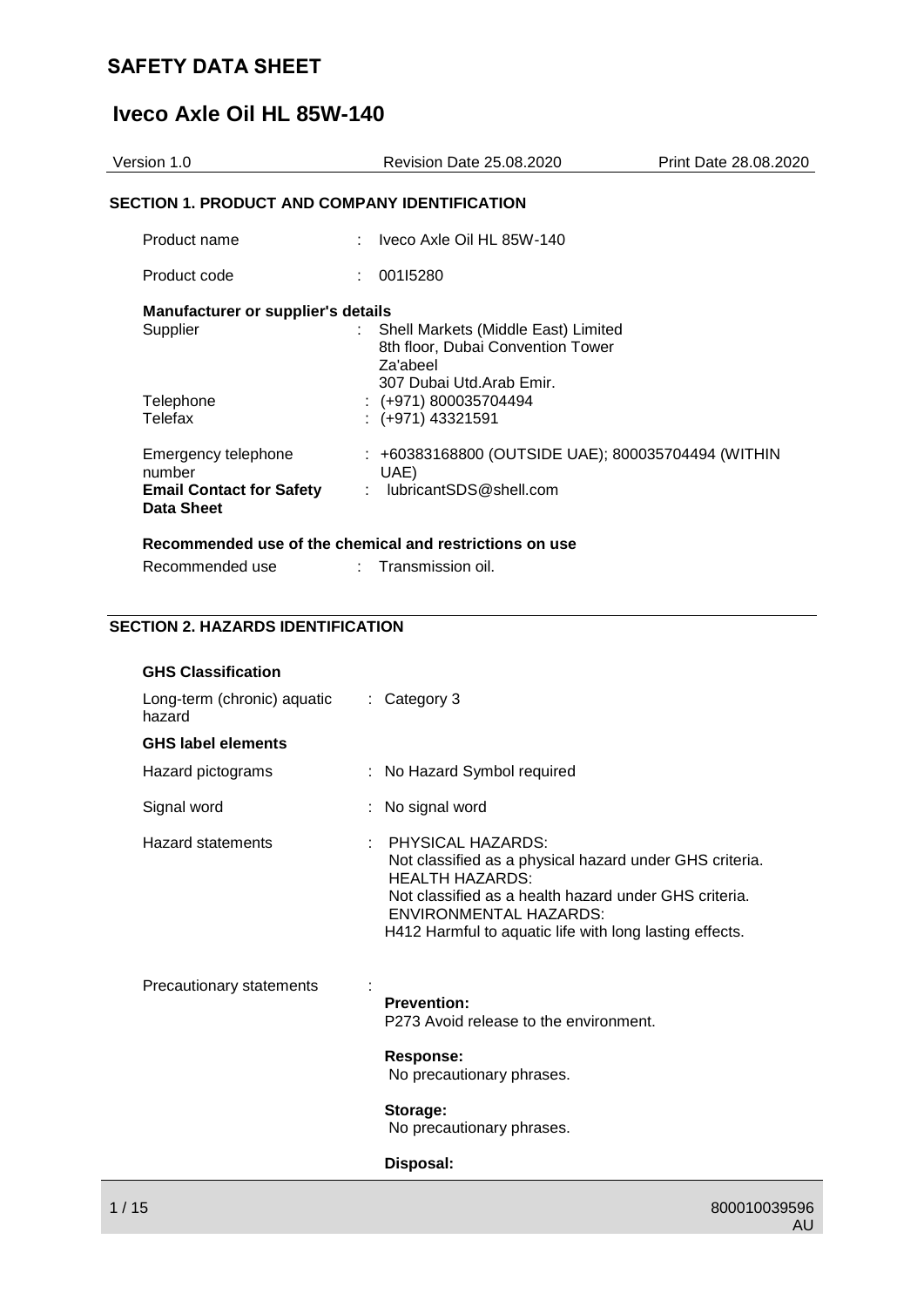# **Iveco Axle Oil HL 85W-140**

Version 1.0 Revision Date 25.08.2020 Print Date 28.08.2020 P501 Dispose of contents/ container to an approved waste disposal plant.

### **Other hazards which do not result in classification**

Prolonged or repeated skin contact without proper cleaning can clog the pores of the skin resulting in disorders such as oil acne/folliculitis.Used oil may contain harmful impurities.Not classified as flammable but will burn.

## **SECTION 3. COMPOSITION/INFORMATION ON INGREDIENTS**

| Substance / Mixture | ÷. | Mixture                                                                                                                                                                             |
|---------------------|----|-------------------------------------------------------------------------------------------------------------------------------------------------------------------------------------|
| Chemical nature     |    | : Highly refined mineral oils and additives.<br>The highly refined mineral oil contains <3% (w/w) DMSO-<br>extract, according to IP346.                                             |
|                     |    | : * contains one or more of the following CAS-numbers: 64742-<br>53-6, 64742-54-7, 64742-55-8, 64742-56-9, 64742-65-0,<br>68037-01-4, 72623-86-0, 72623-87-1, 8042-47-5, 848301-69- |

#### 9, 68649-12-7, 151006-60-9, 163149-28-8.

#### Hazardous components

| Chemical name                                                    | CAS-No.      | Classification                                                                                                                                                                                     | Concentration (%<br>W/W |  |
|------------------------------------------------------------------|--------------|----------------------------------------------------------------------------------------------------------------------------------------------------------------------------------------------------|-------------------------|--|
| Interchangeable low<br>viscosity base oil<br>(<20,5 cSt @40°C) * | Not Assigned | Asp. Tox.1; H304                                                                                                                                                                                   | $0 - 90$                |  |
| Alkyl dithiophosphate                                            | 255881-94-8  | Aquatic Acute1;<br>H400<br>Aquatic Chronic1;<br>H410                                                                                                                                               | $0.25 - 0.9$            |  |
| Alkenyl amine                                                    | 112-90-3     | Acute Tox.4; H302<br>Asp. Tox.1; H304<br>Skin Corr.1; H314<br>STOT SE3; H335<br><b>STOT RE2; H373</b><br>Aquatic Acute1;<br>H400<br>Aquatic Chronic1;<br>H410                                      | $0.25 - 0.9$            |  |
| Alkyl amine                                                      | 111-86-4     | Acute Tox.3; H301<br>Acute Tox.3; H311<br>Skin Corr.1; H314<br>Eye Dam.1; H318<br>Acute Tox.4; H332<br>STOT SE3; H335<br>Aquatic Acute1;<br>H400<br>Flam. Liq.3; H226<br>Aquatic Chronic2;<br>H411 | $0.1 - 0.9$             |  |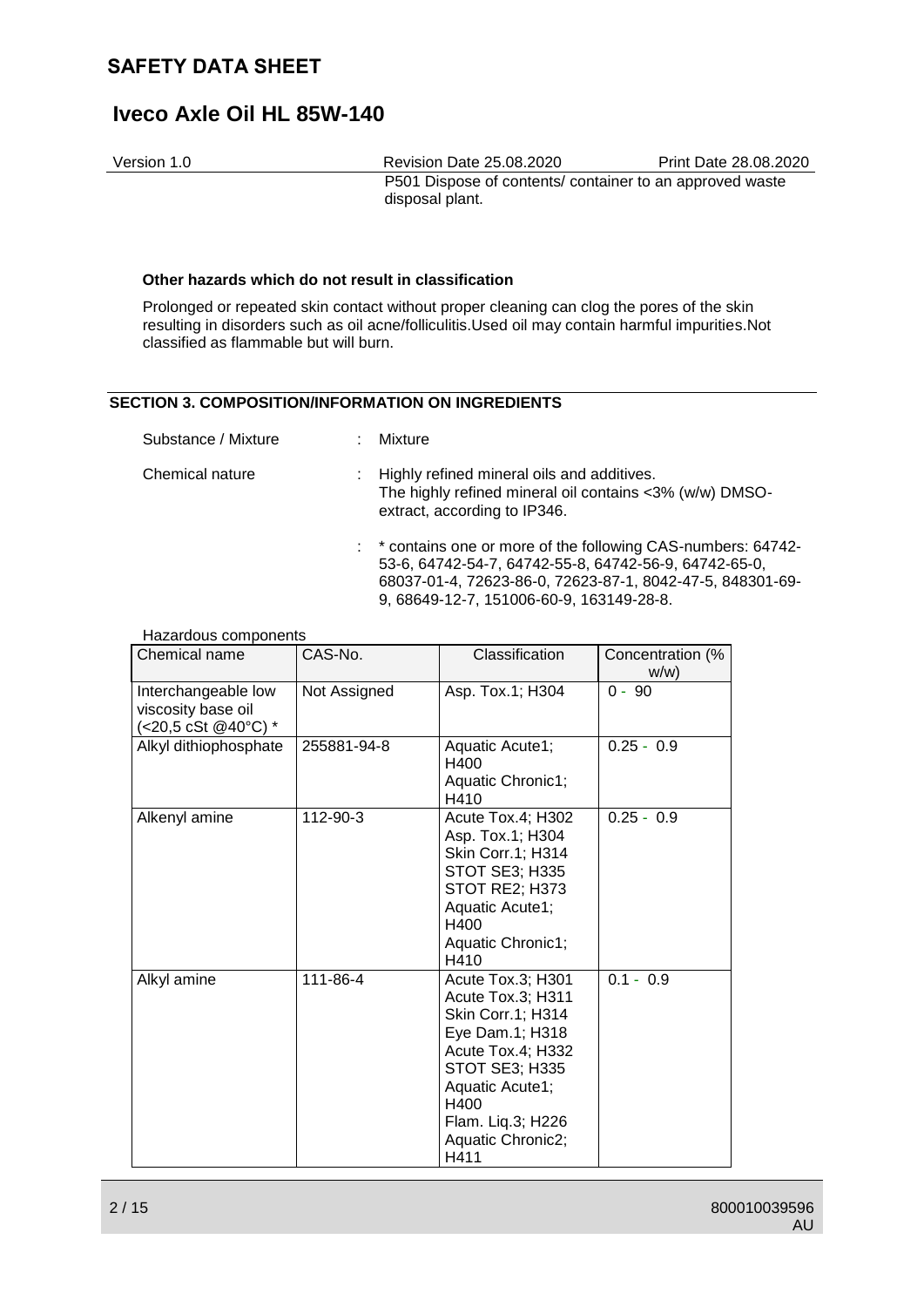# **Iveco Axle Oil HL 85W-140**

Version 1.0 Revision Date 25.08.2020 Print Date 28.08.2020

For explanation of abbreviations see section 16.

|            | <b>SECTION 4. FIRST-AID MEASURES</b>                   |                                                                                                                                                                                             |
|------------|--------------------------------------------------------|---------------------------------------------------------------------------------------------------------------------------------------------------------------------------------------------|
| If inhaled |                                                        | : No treatment necessary under normal conditions of use.<br>If symptoms persist, obtain medical advice.                                                                                     |
|            | In case of skin contact                                | : Remove contaminated clothing. Flush exposed area with<br>water and follow by washing with soap if available.<br>If persistent irritation occurs, obtain medical attention.                |
|            | In case of eye contact                                 | : Flush eye with copious quantities of water.<br>Remove contact lenses, if present and easy to do. Continue<br>rinsing.<br>If persistent irritation occurs, obtain medical attention.       |
|            | If swallowed                                           | : In general no treatment is necessary unless large quantities<br>are swallowed, however, get medical advice.                                                                               |
| delayed    | Most important symptoms<br>and effects, both acute and | : Oil acne/folliculitis signs and symptoms may include formation<br>of black pustules and spots on the skin of exposed areas.<br>Ingestion may result in nausea, vomiting and/or diarrhoea. |
|            | Protection of first-aiders                             | : When administering first aid, ensure that you are wearing the<br>appropriate personal protective equipment according to the<br>incident, injury and surroundings.                         |
|            | Notes to physician                                     | Treat symptomatically.                                                                                                                                                                      |

# **SECTION 5. FIRE-FIGHTING MEASURES**

| Suitable extinguishing media                     |    | : Foam, water spray or fog. Dry chemical powder, carbon<br>dioxide, sand or earth may be used for small fires only.                                                                                                                                      |
|--------------------------------------------------|----|----------------------------------------------------------------------------------------------------------------------------------------------------------------------------------------------------------------------------------------------------------|
| Unsuitable extinguishing<br>media                |    | $\therefore$ Do not use water in a jet.                                                                                                                                                                                                                  |
| Specific hazards during<br>firefighting          |    | : Hazardous combustion products may include:<br>A complex mixture of airborne solid and liquid particulates and<br>gases (smoke).<br>Carbon monoxide may be evolved if incomplete combustion<br>occurs.<br>Unidentified organic and inorganic compounds. |
| Specific extinguishing<br>methods                |    | : Use extinguishing measures that are appropriate to local<br>circumstances and the surrounding environment.                                                                                                                                             |
| Special protective equipment<br>for firefighters | ÷. | Proper protective equipment including chemical resistant<br>gloves are to be worn; chemical resistant suit is indicated if<br>large contact with spilled product is expected. Self-Contained                                                             |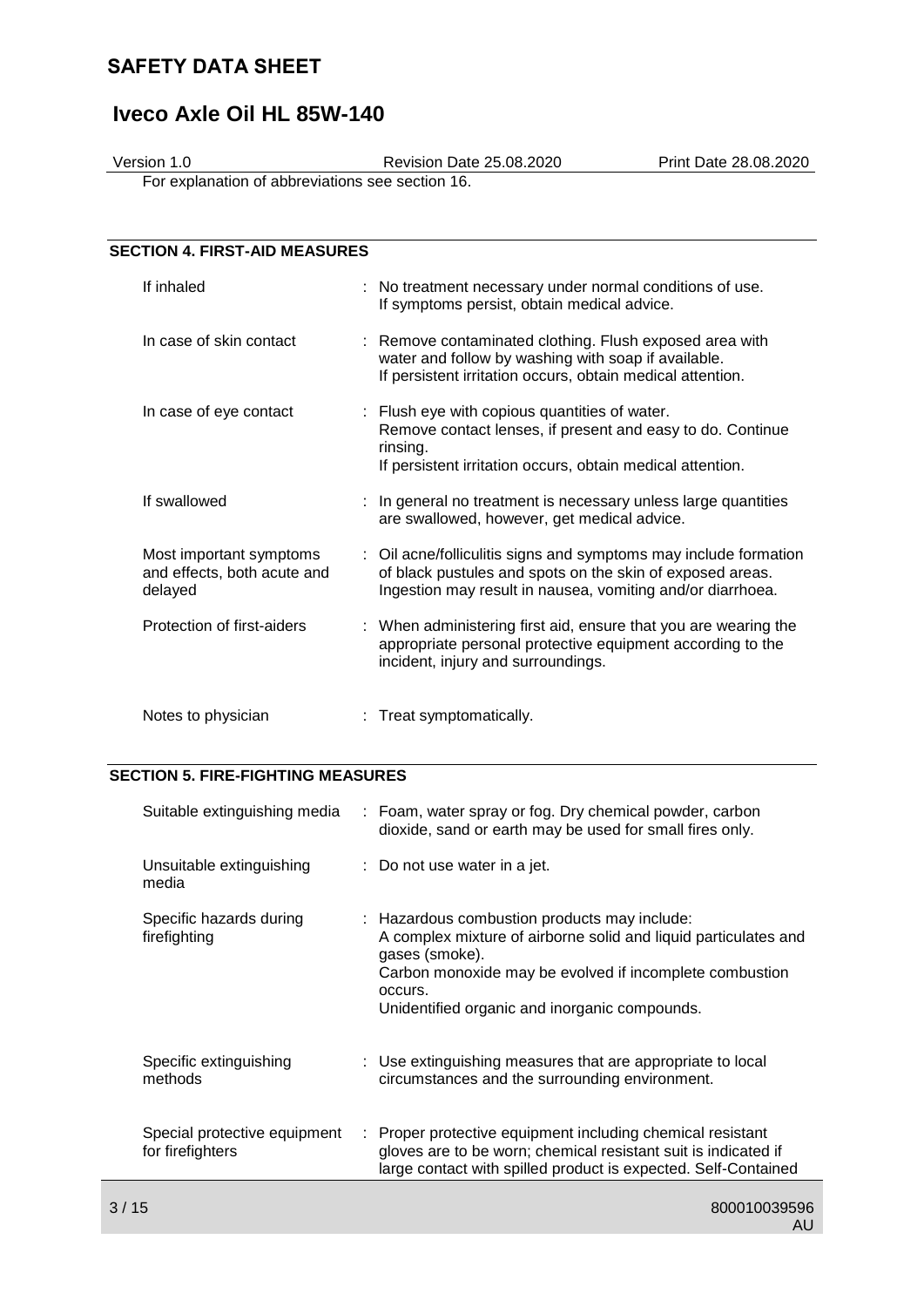# **Iveco Axle Oil HL 85W-140**

| Version 1.0                                   | Revision Date 25.08.2020                                                                                                                                                | Print Date 28.08.2020 |  |
|-----------------------------------------------|-------------------------------------------------------------------------------------------------------------------------------------------------------------------------|-----------------------|--|
|                                               | Breathing Apparatus must be worn when approaching a fire in<br>a confined space. Select fire fighter's clothing approved to<br>relevant Standards (e.g. Europe: EN469). |                       |  |
| Hazchem Code                                  | : NONE                                                                                                                                                                  |                       |  |
| <b>SECTION 6. ACCIDENTAL RELEASE MEASURES</b> |                                                                                                                                                                         |                       |  |

| Personal precautions,<br>protective equipment and<br>emergency procedures<br>Environmental precautions | : Avoid contact with skin and eyes.<br>: Local authorities should be advised if significant spillages<br>cannot be contained.                                                                                                                                                                                                |
|--------------------------------------------------------------------------------------------------------|------------------------------------------------------------------------------------------------------------------------------------------------------------------------------------------------------------------------------------------------------------------------------------------------------------------------------|
| Methods and materials for<br>containment and cleaning up                                               | : Slippery when spilt. Avoid accidents, clean up immediately.<br>Prevent from spreading by making a barrier with sand, earth<br>or other containment material.<br>Reclaim liquid directly or in an absorbent.<br>Soak up residue with an absorbent such as clay, sand or other<br>suitable material and dispose of properly. |
| Additional advice                                                                                      | : For guidance on selection of personal protective equipment<br>see Section 8 of this Safety Data Sheet.<br>For guidance on disposal of spilled material see Section 13 of<br>this Safety Data Sheet.                                                                                                                        |

## **SECTION 7. HANDLING AND STORAGE**

| <b>General Precautions</b> | : Use local exhaust ventilation if there is risk of inhalation of<br>vapours, mists or aerosols.<br>Use the information in this data sheet as input to a risk<br>assessment of local circumstances to help determine<br>appropriate controls for safe handling, storage and disposal of<br>this material.   |
|----------------------------|-------------------------------------------------------------------------------------------------------------------------------------------------------------------------------------------------------------------------------------------------------------------------------------------------------------|
| Advice on safe handling    | : Avoid prolonged or repeated contact with skin.<br>Avoid inhaling vapour and/or mists.<br>When handling product in drums, safety footwear should be<br>worn and proper handling equipment should be used.<br>Properly dispose of any contaminated rags or cleaning<br>materials in order to prevent fires. |
| Avoidance of contact       | : Strong oxidising agents.                                                                                                                                                                                                                                                                                  |
| <b>Product Transfer</b>    | : Proper grounding and bonding procedures should be used<br>during all bulk transfer operations to avoid static accumulation.                                                                                                                                                                               |
| <b>Storage</b>             |                                                                                                                                                                                                                                                                                                             |
| Other data                 | : Keep container tightly closed and in a cool, well-ventilated<br>place.<br>Use properly labeled and closable containers.                                                                                                                                                                                   |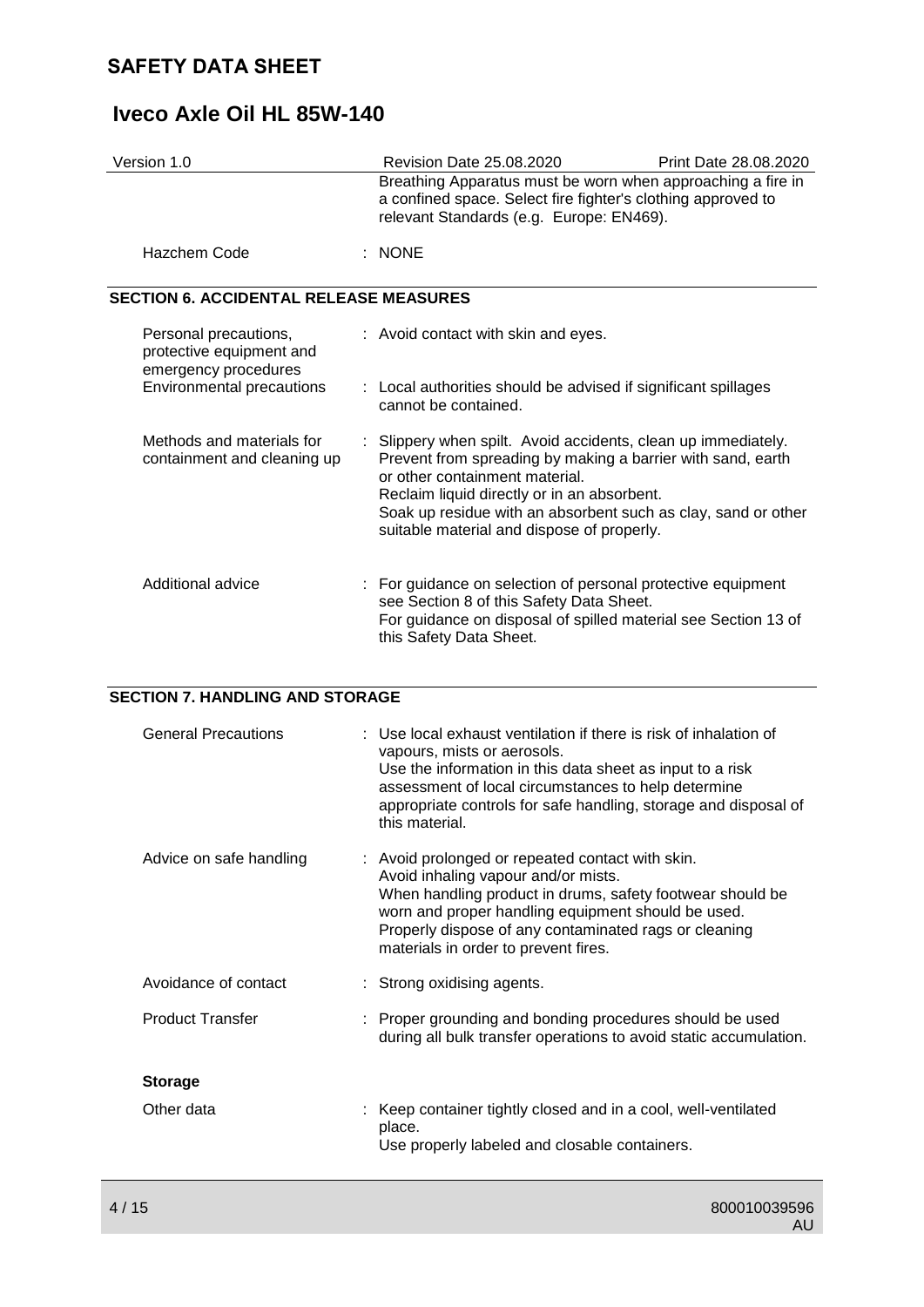| Version 1.0             | <b>Revision Date 25.08.2020</b>                                                                                                        | Print Date 28.08.2020 |
|-------------------------|----------------------------------------------------------------------------------------------------------------------------------------|-----------------------|
|                         | Store at ambient temperature.                                                                                                          |                       |
| Packaging material      | : Suitable material: For containers or container linings, use mild<br>steel or high density polyethylene.<br>Unsuitable material: PVC. |                       |
| <b>Container Advice</b> | : Polyethylene containers should not be exposed to high<br>temperatures because of possible risk of distortion.                        |                       |

## **SECTION 8. EXPOSURE CONTROLS AND PERSONAL PROTECTION**

| Components        | CAS-No.      | Value type<br>(Form of<br>exposure)                | Control<br>parameters /<br>Permissible<br>concentration | <b>Basis</b>                                                                          |
|-------------------|--------------|----------------------------------------------------|---------------------------------------------------------|---------------------------------------------------------------------------------------|
| Oil mist, mineral | Not Assigned | TWA (Mist)                                         | $5 \text{ mg/m}$                                        | AU OEL                                                                                |
| Oil mist, mineral | Not Assigned | TWA (Mist)                                         | $5$ mg/m $3$                                            | Australia.<br>Workplace<br>Exposure<br>Standards for<br>Airborne<br>Contaminant<br>s. |
| Oil mist, mineral | Not Assigned | TWA (Mist)                                         | $5$ mg/m $3$                                            | OSHA Z-1                                                                              |
| Oil mist, mineral | Not Assigned | <b>TWA</b><br>(Inhalable<br>particulate<br>matter) | $5$ mg/m $3$                                            | <b>ACGIH</b>                                                                          |

## **Components with workplace control parameters**

## **Biological occupational exposure limits**

No biological limit allocated.

## **Monitoring Methods**

Monitoring of the concentration of substances in the breathing zone of workers or in the general workplace may be required to confirm compliance with an OEL and adequacy of exposure controls. For some substances biological monitoring may also be appropriate.

Validated exposure measurement methods should be applied by a competent person and samples analysed by an accredited laboratory.

Examples of sources of recommended exposure measurement methods are given below or contact the supplier. Further national methods may be available.

National Institute of Occupational Safety and Health (NIOSH), USA: Manual of Analytical Methods http://www.cdc.gov/niosh/

Occupational Safety and Health Administration (OSHA), USA: Sampling and Analytical Methods http://www.osha.gov/

Health and Safety Executive (HSE), UK: Methods for the Determination of Hazardous Substances http://www.hse.gov.uk/

Institut für Arbeitsschutz Deutschen Gesetzlichen Unfallversicherung (IFA) , Germany http://www.dguv.de/inhalt/index.jsp

L'Institut National de Recherche et de Securité, (INRS), France http://www.inrs.fr/accueil

**Engineering measures** : The level of protection and types of controls necessary will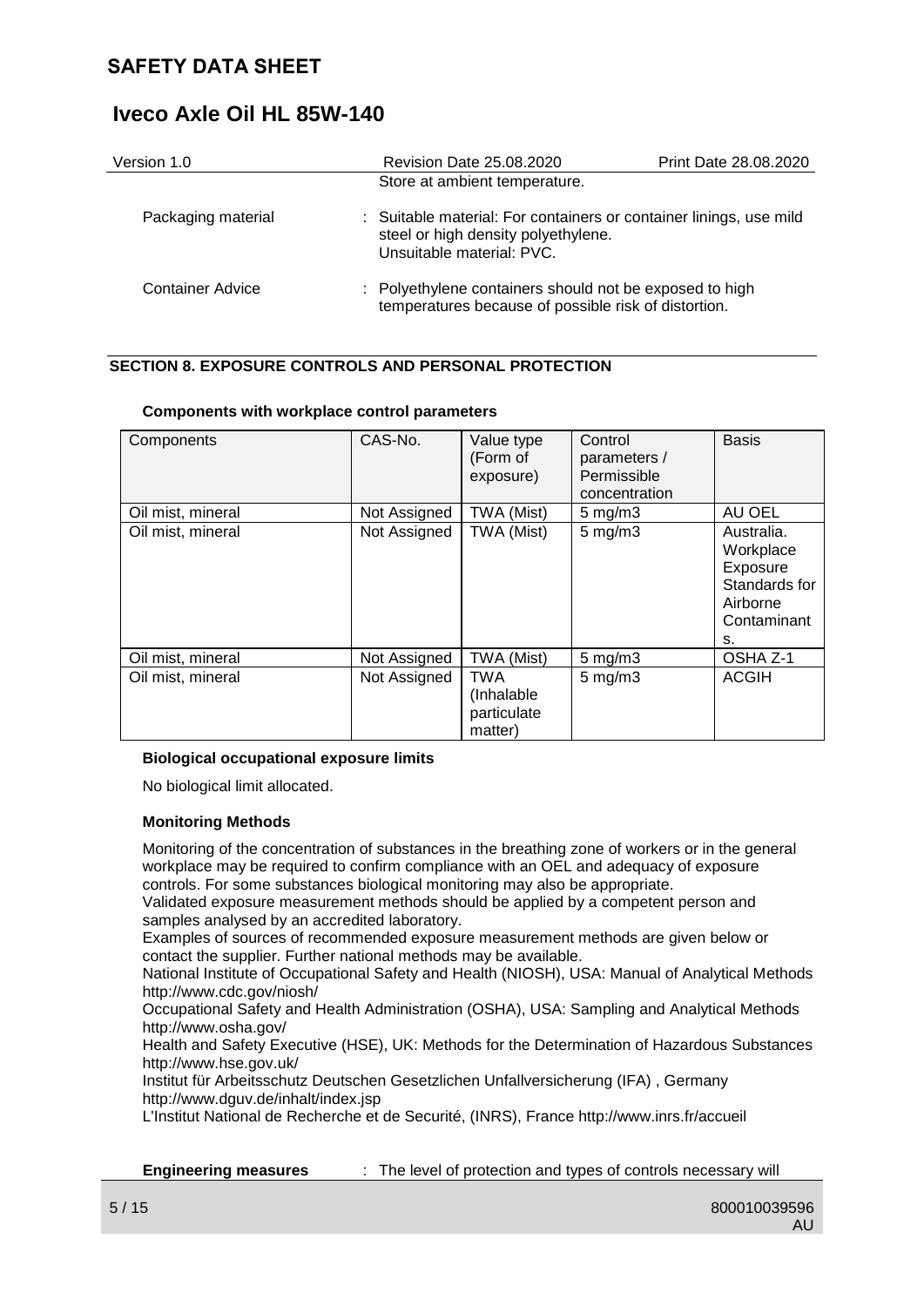| Version 1.0 | <b>Revision Date 25.08.2020</b>                                                                                                                                                                                                                                                                            | Print Date 28.08.2020 |  |
|-------------|------------------------------------------------------------------------------------------------------------------------------------------------------------------------------------------------------------------------------------------------------------------------------------------------------------|-----------------------|--|
|             | vary depending upon potential exposure conditions. Select<br>controls based on a risk assessment of local circumstances.<br>Appropriate measures include:                                                                                                                                                  |                       |  |
|             | Adequate ventilation to control airborne concentrations.                                                                                                                                                                                                                                                   |                       |  |
|             | Where material is heated, sprayed or mist formed, there is<br>greater potential for airborne concentrations to be generated.                                                                                                                                                                               |                       |  |
|             | General Information:                                                                                                                                                                                                                                                                                       |                       |  |
|             | Define procedures for safe handling and maintenance of<br>controls.                                                                                                                                                                                                                                        |                       |  |
|             | Educate and train workers in the hazards and control                                                                                                                                                                                                                                                       |                       |  |
|             | measures relevant to normal activities associated with this<br>product.                                                                                                                                                                                                                                    |                       |  |
|             | Ensure appropriate selection, testing and maintenance of<br>equipment used to control exposure, e.g. personal protective<br>equipment, local exhaust ventilation.                                                                                                                                          |                       |  |
|             | Drain down system prior to equipment break-in or                                                                                                                                                                                                                                                           |                       |  |
|             | maintenance.                                                                                                                                                                                                                                                                                               |                       |  |
|             | Retain drain downs in sealed storage pending disposal or<br>subsequent recycle.                                                                                                                                                                                                                            |                       |  |
|             | Always observe good personal hygiene measures, such as<br>washing hands after handling the material and before eating,<br>drinking, and/or smoking. Routinely wash work clothing and<br>protective equipment to remove contaminants. Discard<br>contaminated clothing and footwear that cannot be cleaned. |                       |  |
|             | Practice good housekeeping.                                                                                                                                                                                                                                                                                |                       |  |

## **Personal protective equipment**

## **Protective measures**

Personal protective equipment (PPE) should meet recommended national standards. Check with PPE suppliers.

| Respiratory protection     | : No respiratory protection is ordinarily required under normal<br>conditions of use.<br>In accordance with good industrial hygiene practices,<br>precautions should be taken to avoid breathing of material.<br>If engineering controls do not maintain airborne<br>concentrations to a level which is adequate to protect worker<br>health, select respiratory protection equipment suitable for the<br>specific conditions of use and meeting relevant legislation.<br>Check with respiratory protective equipment suppliers.<br>Where air-filtering respirators are suitable, select an<br>appropriate combination of mask and filter.<br>Select a filter suitable for the combination of organic gases<br>and vapours and particles [Type A/Type P boiling point >65°C<br>$(149°F)$ ]. |
|----------------------------|---------------------------------------------------------------------------------------------------------------------------------------------------------------------------------------------------------------------------------------------------------------------------------------------------------------------------------------------------------------------------------------------------------------------------------------------------------------------------------------------------------------------------------------------------------------------------------------------------------------------------------------------------------------------------------------------------------------------------------------------------------------------------------------------|
| Hand protection<br>Remarks | : Where hand contact with the product may occur the use of<br>gloves approved to relevant standards (e.g. Europe: EN374,<br>US: F739) made from the following materials may provide<br>suitable chemical protection. PVC, neoprene or nitrile rubber                                                                                                                                                                                                                                                                                                                                                                                                                                                                                                                                        |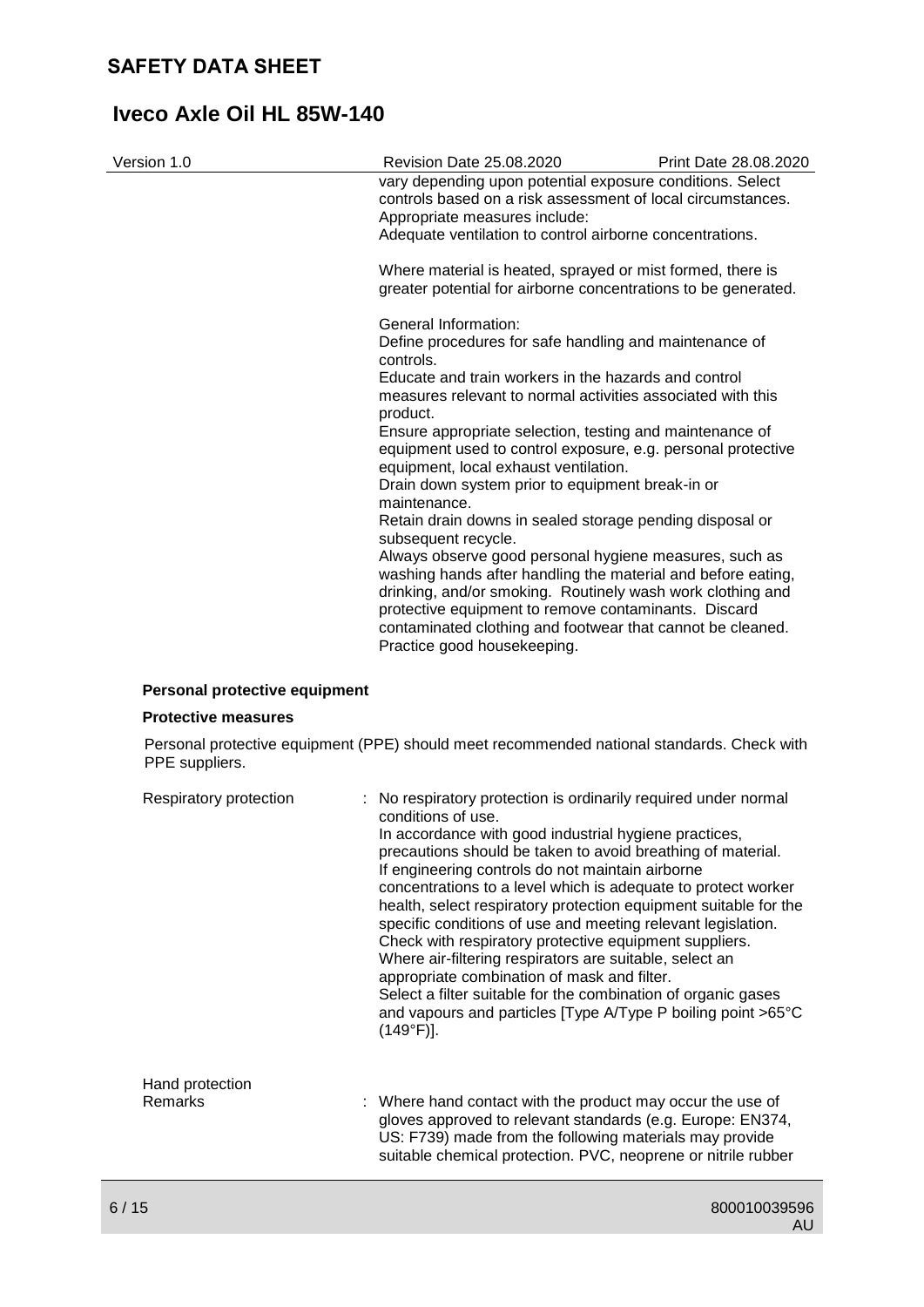| Version 1.0                            | Revision Date 25.08.2020                                                                                                                                                                                                                                                                                                                                                                                                                                                                                                                                                                                                                                                                                                                  | Print Date 28.08.2020 |
|----------------------------------------|-------------------------------------------------------------------------------------------------------------------------------------------------------------------------------------------------------------------------------------------------------------------------------------------------------------------------------------------------------------------------------------------------------------------------------------------------------------------------------------------------------------------------------------------------------------------------------------------------------------------------------------------------------------------------------------------------------------------------------------------|-----------------------|
|                                        | gloves Suitability and durability of a glove is dependent on<br>usage, e.g. frequency and duration of contact, chemical<br>resistance of glove material, dexterity. Always seek advice<br>from glove suppliers. Contaminated gloves should be<br>replaced. Personal hygiene is a key element of effective hand<br>care. Gloves must only be worn on clean hands. After using<br>gloves, hands should be washed and dried thoroughly.<br>Application of a non-perfumed moisturizer is recommended.                                                                                                                                                                                                                                         |                       |
|                                        | For continuous contact we recommend gloves with<br>breakthrough time of more than 240 minutes with preference<br>for > 480 minutes where suitable gloves can be identified. For<br>short-term/splash protection we recommend the same but<br>recognize that suitable gloves offering this level of protection<br>may not be available and in this case a lower breakthrough<br>time maybe acceptable so long as appropriate maintenance<br>and replacement regimes are followed. Glove thickness is not<br>a good predictor of glove resistance to a chemical as it is<br>dependent on the exact composition of the glove material.<br>Glove thickness should be typically greater than 0.35 mm<br>depending on the glove make and model. |                       |
| Eye protection                         | : If material is handled such that it could be splashed into eyes,<br>protective eyewear is recommended.                                                                                                                                                                                                                                                                                                                                                                                                                                                                                                                                                                                                                                  |                       |
| Skin and body protection               | : Skin protection is not ordinarily required beyond standard<br>work clothes.<br>It is good practice to wear chemical resistant gloves.                                                                                                                                                                                                                                                                                                                                                                                                                                                                                                                                                                                                   |                       |
| Thermal hazards                        | : Not applicable                                                                                                                                                                                                                                                                                                                                                                                                                                                                                                                                                                                                                                                                                                                          |                       |
| <b>Environmental exposure controls</b> |                                                                                                                                                                                                                                                                                                                                                                                                                                                                                                                                                                                                                                                                                                                                           |                       |
| General advice                         | : Take appropriate measures to fulfill the requirements of<br>relevant environmental protection legislation. Avoid<br>contamination of the environment by following advice given in<br>Section 6. If necessary, prevent undissolved material from<br>being discharged to waste water. Waste water should be<br>.                                                                                                                                                                                                                                                                                                                                                                                                                          |                       |

treated in a municipal or industrial waste water treatment plant before discharge to surface water. Local guidelines on emission limits for volatile substances must be observed for the discharge of exhaust air containing

# **SECTION 9. PHYSICAL AND CHEMICAL PROPERTIES**

| Appearance      | : Liquid at room temperature.              |
|-----------------|--------------------------------------------|
| Colour          | : amber                                    |
| Odour           | : Slight hydrocarbon                       |
| Odour Threshold | : Data not available                       |
| рH              | : Not applicable                           |
| pour point      | $\therefore$ -15 °C / 5 °FMethod: ISO 3016 |

vapour.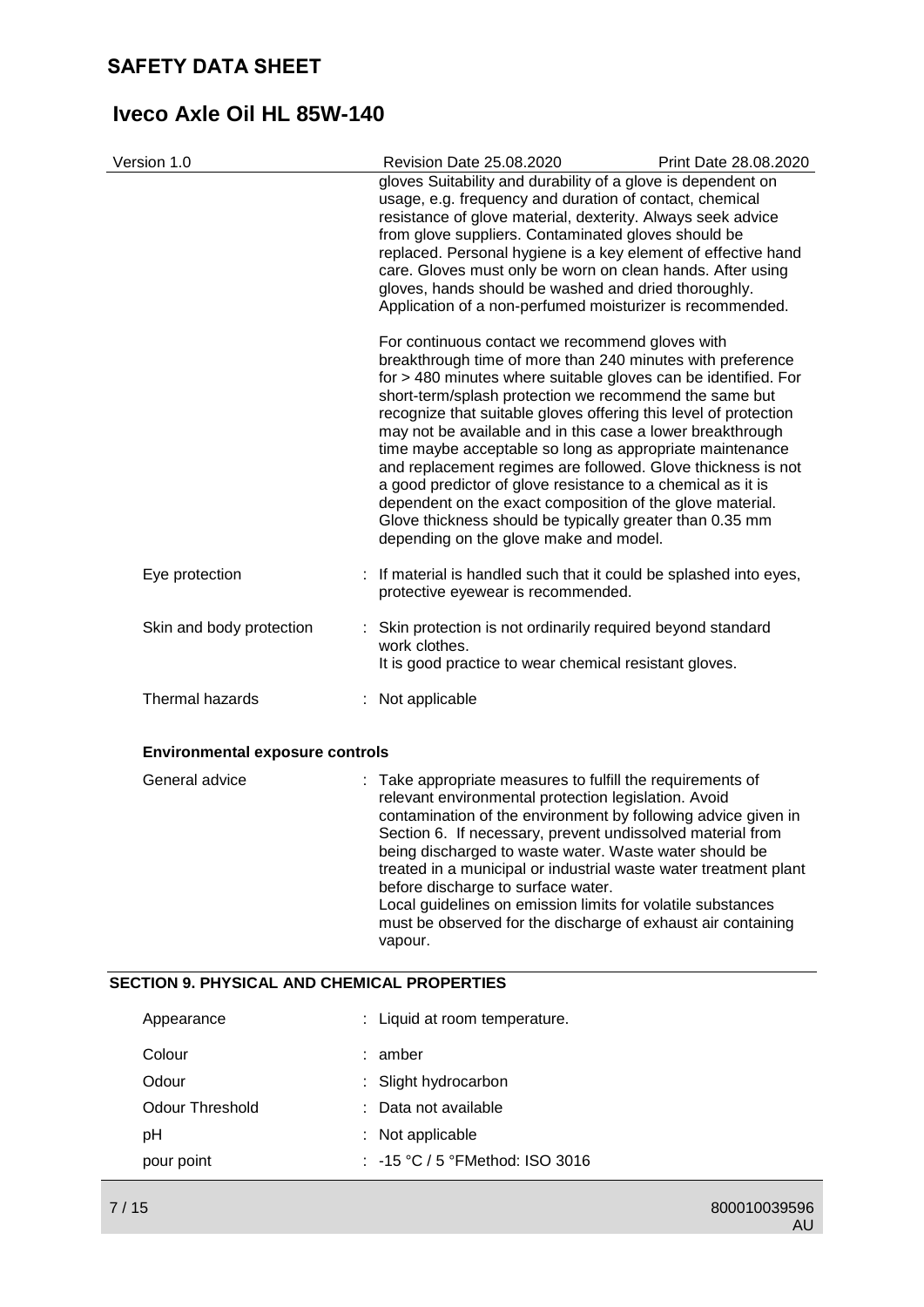# **Iveco Axle Oil HL 85W-140**

| Version 1.0                                | Revision Date 25.08.2020                                                           | Print Date 28.08.2020 |
|--------------------------------------------|------------------------------------------------------------------------------------|-----------------------|
| Melting / freezing point                   | Data not available                                                                 |                       |
| range                                      | Initial boiling point and boiling $\therefore$ > 280 °C / 536 °Festimated value(s) |                       |
| Flash point                                | : $225 °C / 437 °F$<br>Method: ISO 2592                                            |                       |
| Evaporation rate                           | : Data not available                                                               |                       |
| Flammability (solid, gas)                  | : Data not available                                                               |                       |
| Upper explosion limit                      | : Typical 10 %(V)                                                                  |                       |
| Lower explosion limit                      | : Typical 1 %(V)                                                                   |                       |
| Vapour pressure                            | : < 0.5 Pa (20 °C / 68 °F)<br>estimated value(s)                                   |                       |
| Relative vapour density                    | $:$ > 1 estimated value(s)                                                         |                       |
| Relative density                           | : $0.910(15 °C / 59 °F)$                                                           |                       |
| Density                                    | : $910 \text{ kg/m}3 (15.0 \text{ °C} / 59.0 \text{ °F})$<br>Method: ISO 12185     |                       |
| Solubility(ies)                            |                                                                                    |                       |
| Water solubility                           | : negligible                                                                       |                       |
| Solubility in other solvents               | : Data not available                                                               |                       |
| Partition coefficient: n-<br>octanol/water | : log Pow: $> 6$ (based on information on similar products)                        |                       |
| Auto-ignition temperature                  | : > 320 °C / 608 °F                                                                |                       |
| Decomposition temperature                  | : Data not available                                                               |                       |
| Viscosity                                  |                                                                                    |                       |
| Viscosity, dynamic                         | : Data not available                                                               |                       |
| Viscosity, kinematic                       | : 29.6 mm2/s (100 °C / 212 °F)<br>Method: ISO 3104                                 |                       |
|                                            | 435 mm2/s (40.0 °C / 104.0 °F)<br>Method: ISO 3104                                 |                       |
| <b>Explosive properties</b>                | : Not classified                                                                   |                       |
| Oxidizing properties                       | : Data not available                                                               |                       |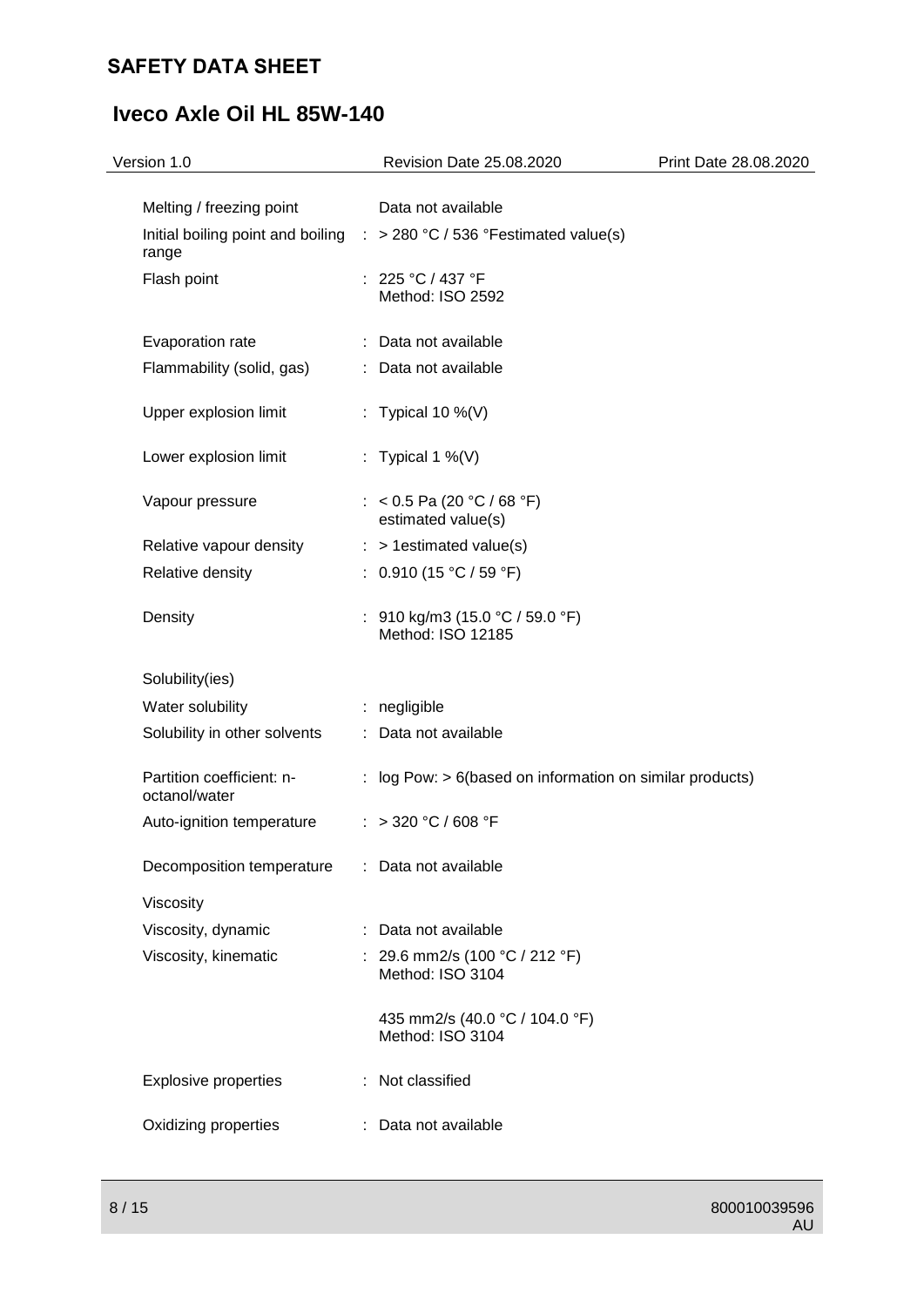# **Iveco Axle Oil HL 85W-140**

| Version 1.0                                 |  | <b>Revision Date 25.08.2020</b>                                                                                           | Print Date 28.08.2020 |
|---------------------------------------------|--|---------------------------------------------------------------------------------------------------------------------------|-----------------------|
| Conductivity                                |  | : This material is not expected to be a static accumulator.                                                               |                       |
|                                             |  |                                                                                                                           |                       |
|                                             |  |                                                                                                                           |                       |
| <b>SECTION 10. STABILITY AND REACTIVITY</b> |  |                                                                                                                           |                       |
| Reactivity                                  |  | : The product does not pose any further reactivity hazards in<br>addition to those listed in the following sub-paragraph. |                       |
| Chemical stability                          |  | : Stable.                                                                                                                 |                       |
| Possibility of hazardous<br>reactions       |  | : Reacts with strong oxidising agents.                                                                                    |                       |
| Conditions to avoid                         |  | : Extremes of temperature and direct sunlight.                                                                            |                       |
| Incompatible materials                      |  | : Strong oxidising agents.                                                                                                |                       |
| Hazardous decomposition<br>products         |  | : No decomposition if stored and applied as directed.                                                                     |                       |

## **SECTION 11. TOXICOLOGICAL INFORMATION**

| Basis for assessment      | : Information given is based on data on the components and<br>the toxicology of similar products. Unless indicated otherwise,<br>the data presented is representative of the product as a<br>whole, rather than for individual component(s). |
|---------------------------|----------------------------------------------------------------------------------------------------------------------------------------------------------------------------------------------------------------------------------------------|
| Exposure routes           | : Skin and eye contact are the primary routes of exposure<br>although exposure may occur following accidental ingestion.                                                                                                                     |
| <b>Acute toxicity</b>     |                                                                                                                                                                                                                                              |
| <b>Product:</b>           |                                                                                                                                                                                                                                              |
| Acute oral toxicity       | : LD50 rat: $> 5,000$ mg/kg<br>Remarks: Low toxicity:<br>Based on available data, the classification criteria are not met.                                                                                                                   |
| Acute inhalation toxicity | : Remarks: Based on available data, the classification criteria<br>are not met.                                                                                                                                                              |
| Acute dermal toxicity     | : LD50 Rabbit: $>$ 5,000 mg/kg<br>Remarks: Low toxicity:<br>Based on available data, the classification criteria are not met.                                                                                                                |

## **Skin corrosion/irritation**

## **Product:**

Remarks: Slightly irritating to skin., Prolonged or repeated skin contact without proper cleaning can clog the pores of the skin resulting in disorders such as oil acne/folliculitis., Based on available data, the classification criteria are not met.

## **Serious eye damage/eye irritation**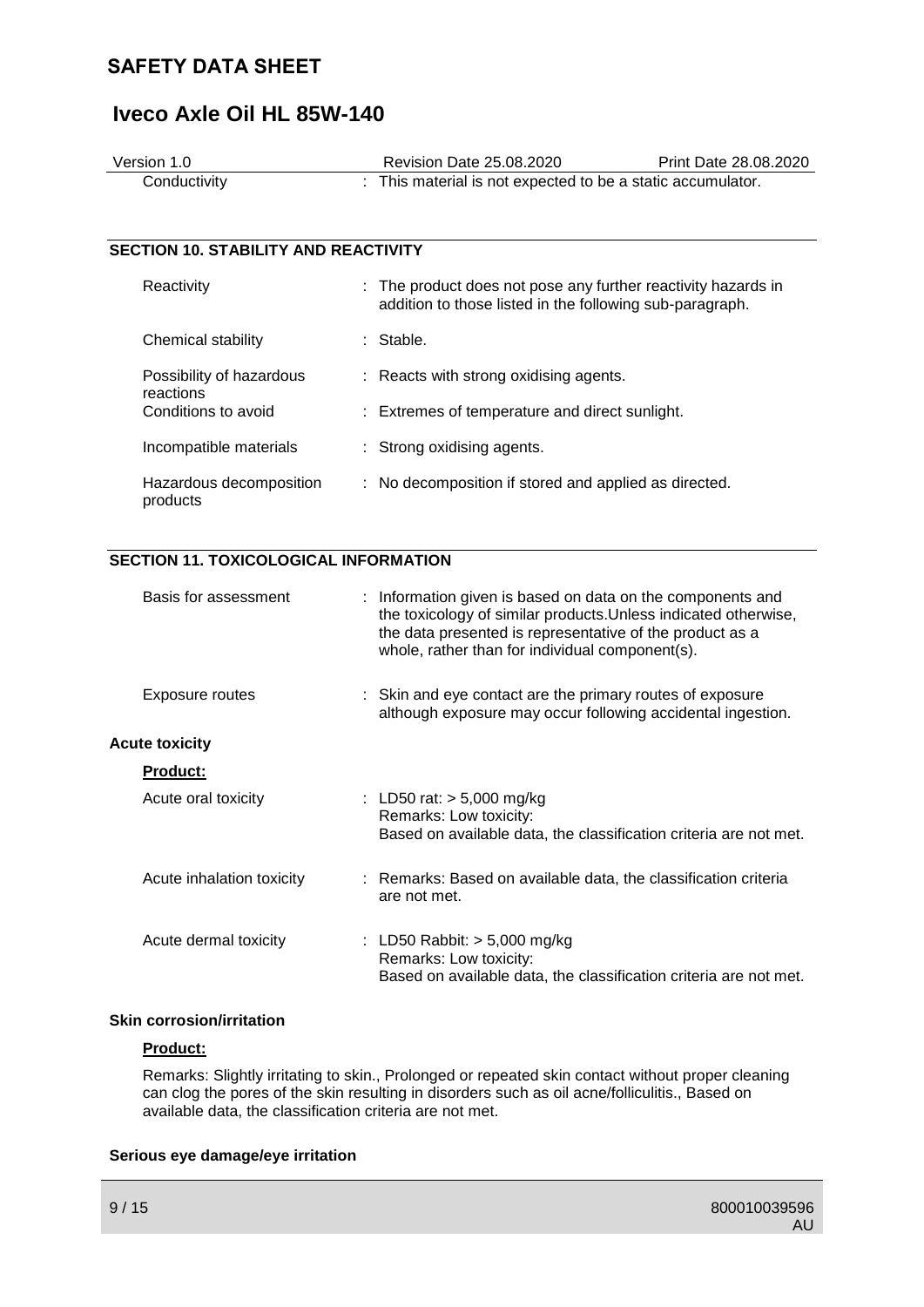# **Iveco Axle Oil HL 85W-140**

Version 1.0 Revision Date 25.08.2020 Print Date 28.08.2020

#### **Product:**

Remarks: Slightly irritating to the eye., Based on available data, the classification criteria are not met.

#### **Respiratory or skin sensitisation**

## **Product:**

Remarks: Not a skin sensitiser. Based on available data, the classification criteria are not met.

#### **Chronic toxicity**

#### **Germ cell mutagenicity**

## **Product:**

: Remarks: Non mutagenic, Based on available data, the classification criteria are not met.

## **Carcinogenicity**

#### **Product:**

Remarks: Not a carcinogen., Based on available data, the classification criteria are not met.

Remarks: Product contains mineral oils of types shown to be non-carcinogenic in animal skinpainting studies., Highly refined mineral oils are not classified as carcinogenic by the International Agency for Research on Cancer (IARC).

| <b>Material</b>            | <b>GHS/CLP Carcinogenicity Classification</b>   |
|----------------------------|-------------------------------------------------|
| Highly refined mineral oil | <sup>1</sup> No carcinogenicity classification. |

## **Reproductive toxicity**

#### **Product:**

Remarks: Not a developmental toxicant., Does not impair fertility., Based on available data, the classification criteria are not met.

## **STOT - single exposure**

## **Product:**

Remarks: Based on available data, the classification criteria are not met.

:

## **STOT - repeated exposure**

## **Product:**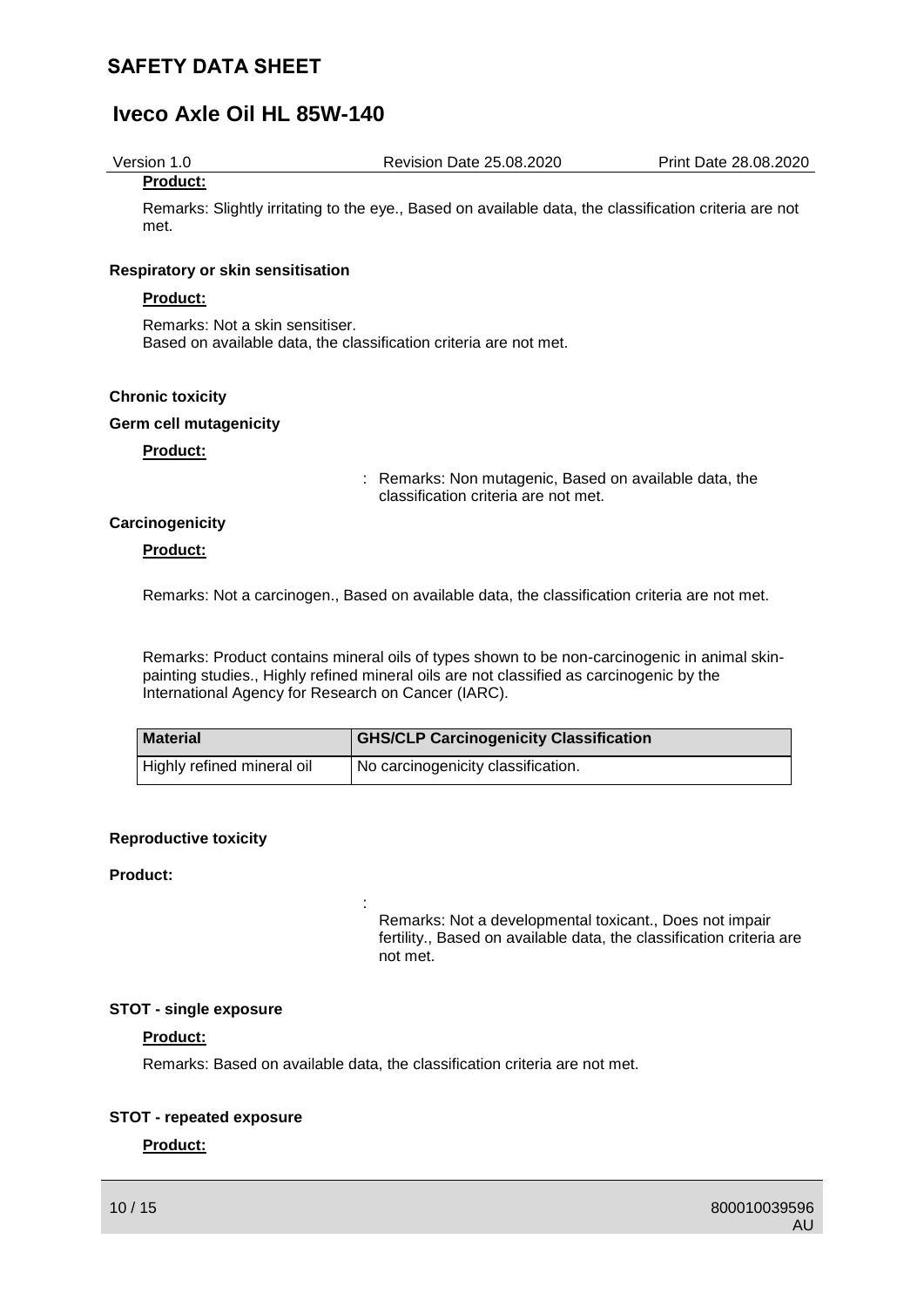# **Iveco Axle Oil HL 85W-140**

Version 1.0 Revision Date 25.08.2020 Print Date 28.08.2020

Remarks: Based on available data, the classification criteria are not met.

## **Aspiration toxicity**

## **Product:**

Not an aspiration hazard.

## **Further information**

#### **Product:**

Remarks: Used oils may contain harmful impurities that have accumulated during use. The concentration of such impurities will depend on use and they may present risks to health and the environment on disposal., ALL used oil should be handled with caution and skin contact avoided as far as possible.

Remarks: Slightly irritating to respiratory system.

## **SECTION 12. ECOLOGICAL INFORMATION**

| for this product.<br>Information given is based on a knowledge of the components<br>and the ecotoxicology of similar products.<br>Unless indicated otherwise, the data presented is<br>representative of the product as a whole, rather than for<br>individual component(s). (LL/EL/IL50 expressed as the<br>nominal amount of product required to prepare aqueous test<br>extract). |
|--------------------------------------------------------------------------------------------------------------------------------------------------------------------------------------------------------------------------------------------------------------------------------------------------------------------------------------------------------------------------------------|
|--------------------------------------------------------------------------------------------------------------------------------------------------------------------------------------------------------------------------------------------------------------------------------------------------------------------------------------------------------------------------------------|

### **Ecotoxicity**

| <b>Product:</b>                                      |                                            |
|------------------------------------------------------|--------------------------------------------|
| Toxicity to fish (Acute<br>toxicity)                 | Remarks: LL/EL/IL50 10-100 mg/l<br>Harmful |
| Toxicity to crustacean (Acute<br>toxicity)           | Remarks: LL/EL/IL50 10-100 mg/l<br>Harmful |
| Toxicity to algae/aquatic<br>plants (Acute toxicity) | Remarks: LL/EL/IL50 10-100 mg/l<br>Harmful |
| Toxicity to fish (Chronic<br>toxicity)               | : Remarks: NOEC/NOEL > 10 - <= 100 mg/l    |
| Toxicity to crustacean<br>(Chronic toxicity)         | : Remarks: NOEC/NOEL > 10 - <= 100 mg/l    |
| Toxicity to microorganisms<br>(Acute toxicity)       | : Remarks: NOEC/NOEL > 10 - <= 100 mg/l    |

#### **Components:**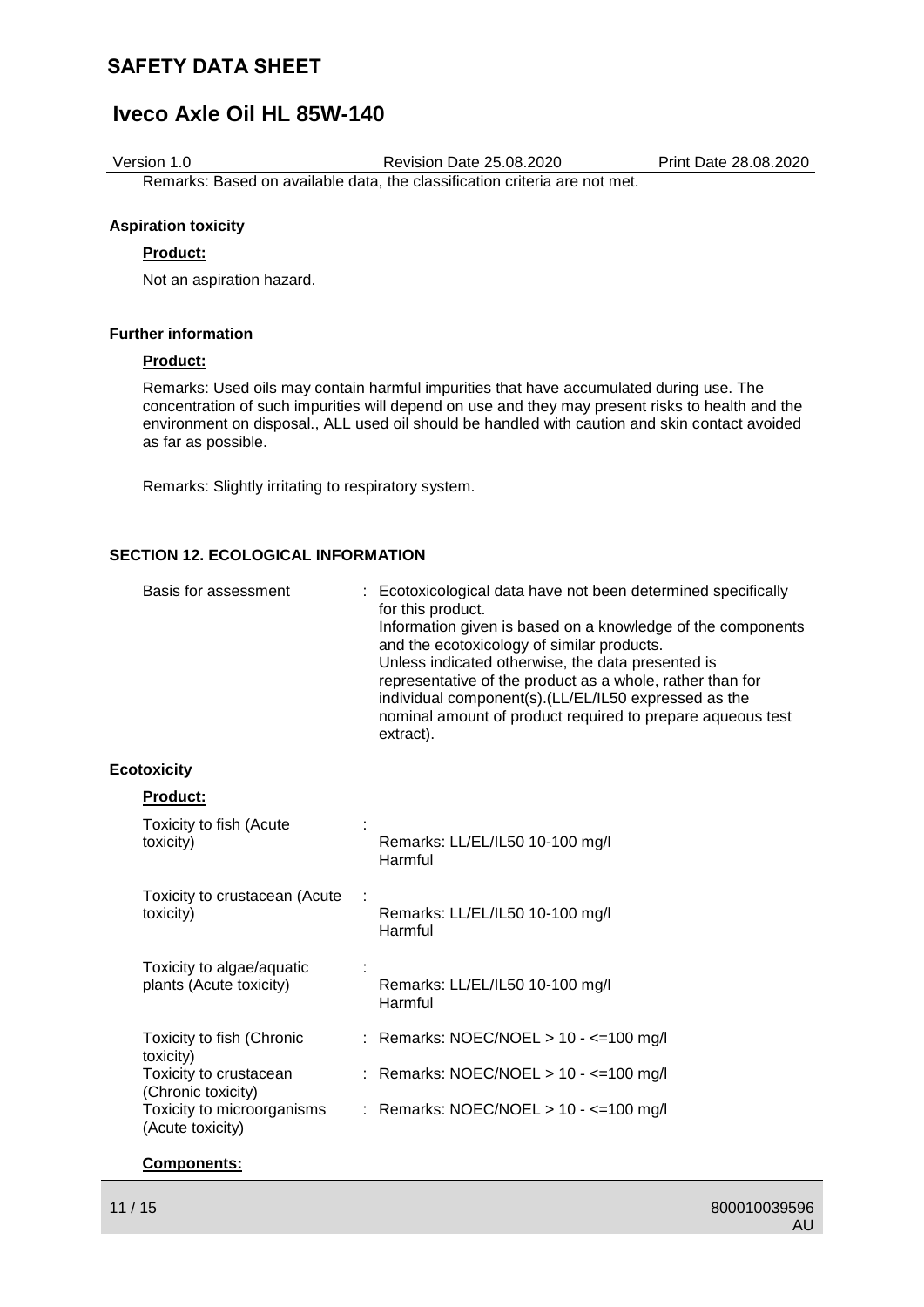| Revision Date 25.08.2020                                                                                                                                                                                                                                                                                                                                                                                                                                             | Print Date 28.08.2020 |
|----------------------------------------------------------------------------------------------------------------------------------------------------------------------------------------------------------------------------------------------------------------------------------------------------------------------------------------------------------------------------------------------------------------------------------------------------------------------|-----------------------|
|                                                                                                                                                                                                                                                                                                                                                                                                                                                                      |                       |
| M-Factor (Short-term (acute)<br>10<br>÷                                                                                                                                                                                                                                                                                                                                                                                                                              |                       |
| 10                                                                                                                                                                                                                                                                                                                                                                                                                                                                   |                       |
|                                                                                                                                                                                                                                                                                                                                                                                                                                                                      |                       |
|                                                                                                                                                                                                                                                                                                                                                                                                                                                                      |                       |
| : Remarks: Not readily biodegradable., Major constituents are<br>inherently biodegradable, but contains components that may<br>persist in the environment.                                                                                                                                                                                                                                                                                                           |                       |
|                                                                                                                                                                                                                                                                                                                                                                                                                                                                      |                       |
|                                                                                                                                                                                                                                                                                                                                                                                                                                                                      |                       |
| : Remarks: Contains components with the potential to<br>bioaccumulate.                                                                                                                                                                                                                                                                                                                                                                                               |                       |
| : log Pow: > 6Remarks: (based on information on similar<br>products)                                                                                                                                                                                                                                                                                                                                                                                                 |                       |
|                                                                                                                                                                                                                                                                                                                                                                                                                                                                      |                       |
|                                                                                                                                                                                                                                                                                                                                                                                                                                                                      |                       |
| : Remarks: Liquid under most environmental conditions.,<br>Adsorbs to soil and has low mobility<br>Remarks: Floats on water.                                                                                                                                                                                                                                                                                                                                         |                       |
|                                                                                                                                                                                                                                                                                                                                                                                                                                                                      |                       |
|                                                                                                                                                                                                                                                                                                                                                                                                                                                                      |                       |
| : Does not have ozone depletion potential, photochemical<br>ozone creation potential or global warming potential., Product<br>is a mixture of non-volatile components, which will not be<br>released to air in any significant quantities under normal<br>conditions of use.<br>Poorly soluble mixture., Causes physical fouling of aquatic<br>organisms.<br>Mineral oil does not cause chronic toxicity to aquatic<br>organisms at concentrations less than 1 mg/l. |                       |
|                                                                                                                                                                                                                                                                                                                                                                                                                                                                      |                       |

# **SECTION 13. DISPOSAL CONSIDERATIONS**

| <b>Disposal methods</b> |                                                                                                                                                                                                                                                                                                                                                                 |
|-------------------------|-----------------------------------------------------------------------------------------------------------------------------------------------------------------------------------------------------------------------------------------------------------------------------------------------------------------------------------------------------------------|
| Waste from residues     | : Recover or recycle if possible.<br>It is the responsibility of the waste generator to determine the<br>toxicity and physical properties of the material generated to<br>determine the proper waste classification and disposal<br>methods in compliance with applicable regulations.<br>Do not dispose into the environment, in drains or in water<br>courses |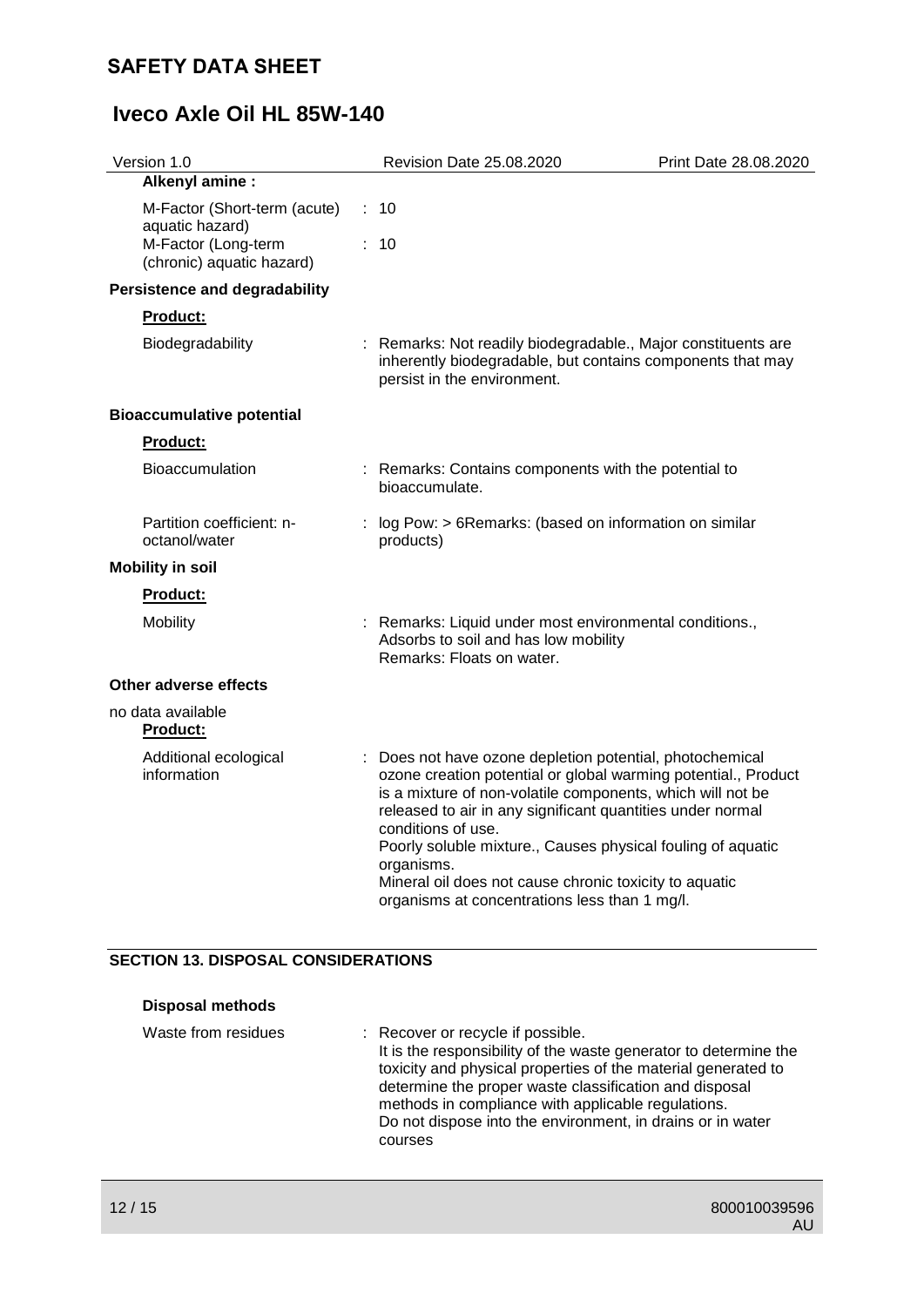# **Iveco Axle Oil HL 85W-140**

| Version 1.0                  | Revision Date 25.08.2020                                                                                                                                                                                                                                                                                  | Print Date 28.08.2020 |
|------------------------------|-----------------------------------------------------------------------------------------------------------------------------------------------------------------------------------------------------------------------------------------------------------------------------------------------------------|-----------------------|
|                              | Waste product should not be allowed to contaminate soil or<br>ground water, or be disposed of into the environment.<br>Waste, spills or used product is dangerous waste.                                                                                                                                  |                       |
| Contaminated packaging       | : Dispose in accordance with prevailing regulations, preferably<br>to a recognized collector or contractor. The competence of<br>the collector or contractor should be established beforehand.<br>Disposal should be in accordance with applicable regional,<br>national, and local laws and regulations. |                       |
| Local legislation<br>Remarks | : Disposal should be in accordance with applicable regional,<br>national, and local laws and regulations.                                                                                                                                                                                                 |                       |

## **SECTION 14. TRANSPORT INFORMATION**

### **National Regulations**

**ADG**

Not regulated as a dangerous good

#### **International Regulations**

### **IATA-DGR**

Not regulated as a dangerous good

#### **IMDG-Code** Not regulated as a dangerous good

## **Transport in bulk according to Annex II of MARPOL 73/78 and the IBC Code**

Not applicable for product as supplied. MARPOL Annex 1 rules apply for bulk shipments by sea.

## **Special precautions for user**

Remarks : Special Precautions: Refer to Section 7, Handling & Storage, for special precautions which a user needs to be aware of or needs to comply with in connection with transport.

## **SECTION 15. REGULATORY INFORMATION**

## **Safety, health and environmental regulations/legislation specific for the substance or mixture**

Standard for the Uniform Scheduling of Medicines and Poisons : No poison schedule number allocated

The regulatory information is not intended to be comprehensive. Other regulations may apply to this material.

Product classified as per Work Health Safety Regulations – Implementation of the Globally Harmonized System of Classification and Labelling of Chemicals (GHS) 2012 and SDS prepared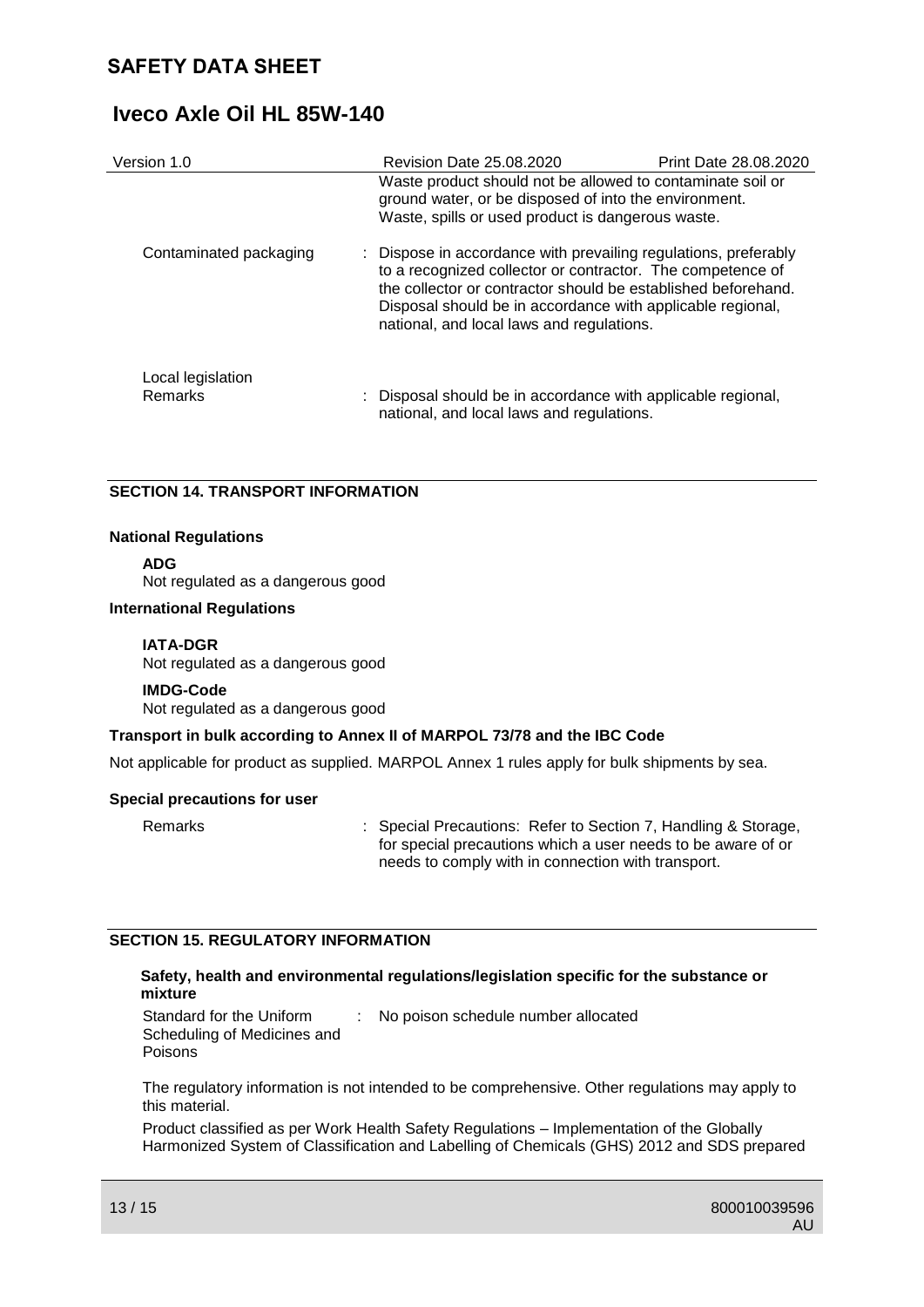# **Iveco Axle Oil HL 85W-140**

| Version 1.0                                                                                                                                                | <b>Revision Date 25.08.2020</b>                                                                                                                                    | Print Date 28,08,2020 |
|------------------------------------------------------------------------------------------------------------------------------------------------------------|--------------------------------------------------------------------------------------------------------------------------------------------------------------------|-----------------------|
|                                                                                                                                                            | as per national model code of practice for preparation of safety data sheet for Hazardous<br>chemicals 2011 based on Globally Harmonized Classification version 3. |                       |
| National Model Code of Practice for the Labelling of Workplace Hazardous Chemicals (2011).                                                                 |                                                                                                                                                                    |                       |
| Australian Code for the Transport of Dangerous Goods by Road and Rail (ADG code). Standard<br>for the Uniform Scheduling of Medicines and Poisons (SUSMP). |                                                                                                                                                                    |                       |
| Other international regulations                                                                                                                            |                                                                                                                                                                    |                       |

### **The components of this product are reported in the following inventories:**

|  | <b>EINECS</b><br><b>TSCA</b><br><b>AICS</b> | : All components listed or polymer exempt.<br>: All components listed.<br>: All components listed. |
|--|---------------------------------------------|----------------------------------------------------------------------------------------------------|
|--|---------------------------------------------|----------------------------------------------------------------------------------------------------|

## **SECTION 16. OTHER INFORMATION**

#### **Full text of H-Statements**

| H226 | Flammable liquid and vapour.                                       |
|------|--------------------------------------------------------------------|
| H301 | Toxic if swallowed.                                                |
| H302 | Harmful if swallowed.                                              |
| H304 | May be fatal if swallowed and enters airways.                      |
| H311 | Toxic in contact with skin.                                        |
| H314 | Causes severe skin burns and eye damage.                           |
| H318 | Causes serious eye damage.                                         |
| H332 | Harmful if inhaled.                                                |
| H335 | May cause respiratory irritation.                                  |
| H373 | May cause damage to organs through prolonged or repeated exposure. |
| H400 | Very toxic to aquatic life.                                        |
| H410 | Very toxic to aquatic life with long lasting effects.              |
| H411 | Toxic to aquatic life with long lasting effects.                   |
|      |                                                                    |

#### **Full text of other abbreviations**

| Acute Tox.      | Acute toxicity                                     |
|-----------------|----------------------------------------------------|
| Aquatic Acute   | Short-term (acute) aquatic hazard                  |
| Aquatic Chronic | Long-term (chronic) aquatic hazard                 |
| Asp. Tox.       | Aspiration hazard                                  |
| Eye Dam.        | Serious eye damage                                 |
| Flam. Liq.      | Flammable liquids                                  |
| Skin Corr.      | Skin corrosion                                     |
| <b>STOT RE</b>  | Specific target organ toxicity - repeated exposure |
| STOT SE         | Specific target organ toxicity - single exposure   |

#### **Abbreviations and Acronyms**

AICS - Australian Inventory of Chemical Substances; AIIC - Australian Inventory of Industrial Chemicals; ANTT - National Agency for Transport by Land of Brazil; ASTM - American Society for the Testing of Materials; bw - Body weight; CMR - Carcinogen, Mutagen or Reproductive Toxicant; DIN - Standard of the German Institute for Standardisation; DSL - Domestic Substances List (Canada); ECx - Concentration associated with x% response; ELx - Loading rate associated with x% response; EmS - Emergency Schedule; ENCS - Existing and New Chemical Substances (Japan); ErCx - Concentration associated with x% growth rate response; ERG - Emergency Response Guide; GHS - Globally Harmonized System; GLP - Good Laboratory Practice; IARC - International Agency for Research on Cancer; IATA - International Air Transport Association; IBC - International Code for the Construction and Equipment of Ships carrying Dangerous Chemicals in Bulk; IC50 - Half maximal inhibitory concentration; ICAO - International Civil Aviation